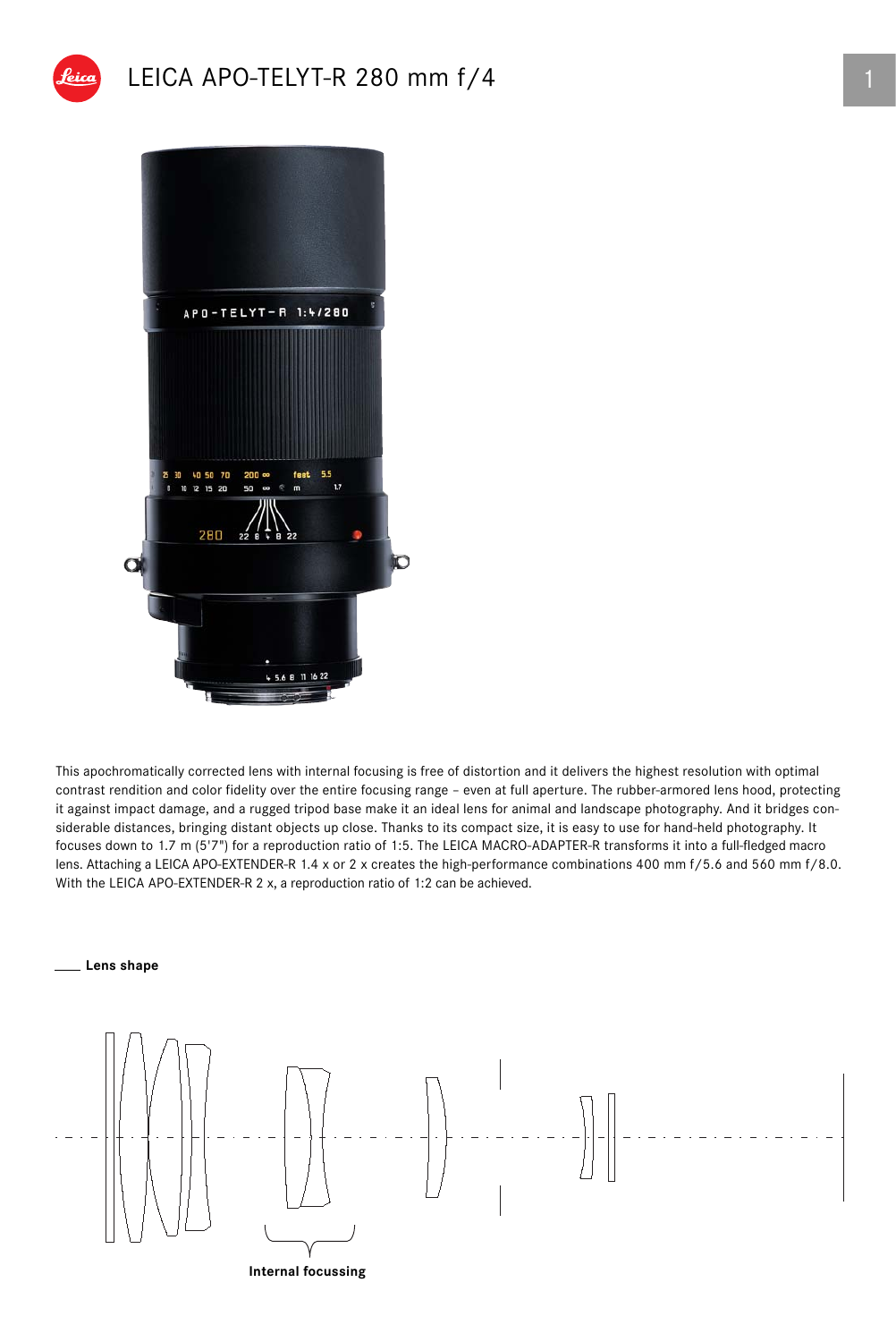



**Engineering drawing**

| <b>Technical Data</b>                          |                                                                                                            |  |  |  |  |
|------------------------------------------------|------------------------------------------------------------------------------------------------------------|--|--|--|--|
| Angle of view (diagonal, horizontal, vertical) | $8.8^{\circ}$ , 7.4 $^{\circ}$ , 4.9 $^{\circ}$                                                            |  |  |  |  |
| Optical design                                 | <b>Number of elements / groups:</b> 7 / 6, built-in protective filter in front of front lens element       |  |  |  |  |
|                                                | Focal length: 283 mm                                                                                       |  |  |  |  |
|                                                | <b>Entrance pupil:</b> 288 mm (related to the first lens surface in light direction)                       |  |  |  |  |
|                                                | Focusing range: 1.70 m to Infinity, can be focused beyond infinity, focusing does not have to be corrected |  |  |  |  |
|                                                | for IR-photography                                                                                         |  |  |  |  |
| <b>Distance setting</b>                        | Scale: Combined meter/feet-increments                                                                      |  |  |  |  |
|                                                | <b>Smallest object field: 120 mm x 180 mm</b>                                                              |  |  |  |  |
|                                                | Highest reproduction ratio: 1:5                                                                            |  |  |  |  |
| Diaphragm                                      | <b>Setting / Type:</b> Preset diaphragm with clickstops (including half values), Fully automatic diaphragm |  |  |  |  |
|                                                | <b>Smallest aperture:</b> f/22                                                                             |  |  |  |  |
| <b>Bayonet</b>                                 | LEICA R quick-change bayonet for LEICA R3 to LEICA R9 with mechanical, and, for LEICA R8/R9,               |  |  |  |  |
|                                                | additional electronic exposure control                                                                     |  |  |  |  |
| Filter (type)                                  | Series 5.5 filters in filter drawer, additional internal thread for screw-in type filters E 77             |  |  |  |  |
| Lens hood                                      | Built-in, telescopic, rubber-armored                                                                       |  |  |  |  |
| Dimensions and weight                          | Length: 208 mm                                                                                             |  |  |  |  |
|                                                | Largest diameter: 88 mm                                                                                    |  |  |  |  |
|                                                | Weight: approx. 1.875 g                                                                                    |  |  |  |  |
|                                                |                                                                                                            |  |  |  |  |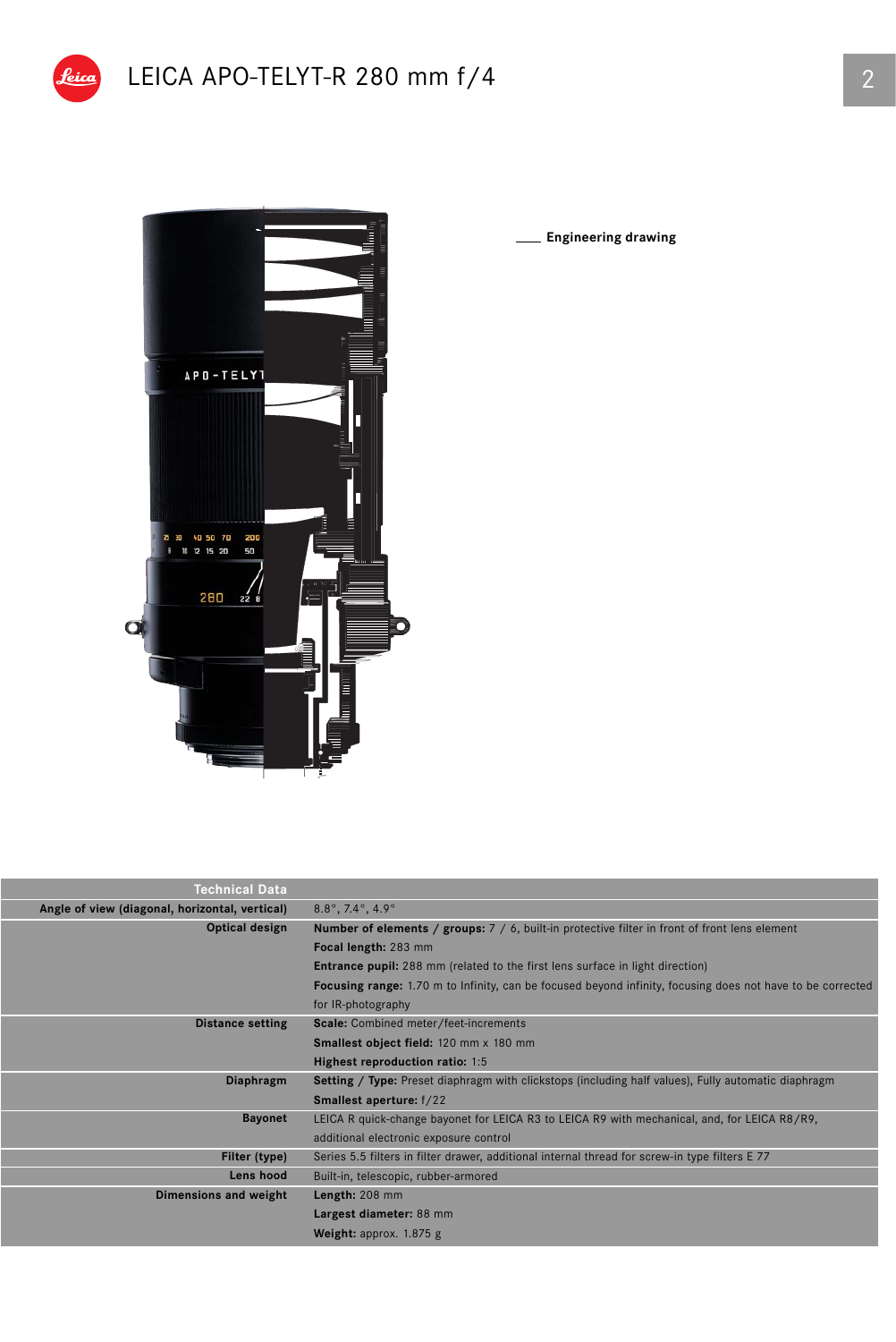## **MTF graphs**







The MTF is indicated both at full aperture and at f/5.6 at long taking distances (infinity). Shown is the contrast in percentage for 5, 10, 20 and 40 lp/mm accross the height of the 35 mm film format, for tangential (dotted line) and sagittal (solid line) structures, in white light. The 5 and 10 lp/mm will give an indication regarding the contrast ratio for large object structures.The 20 and 40 lp/mm records the resolution of finer and finest object structures.

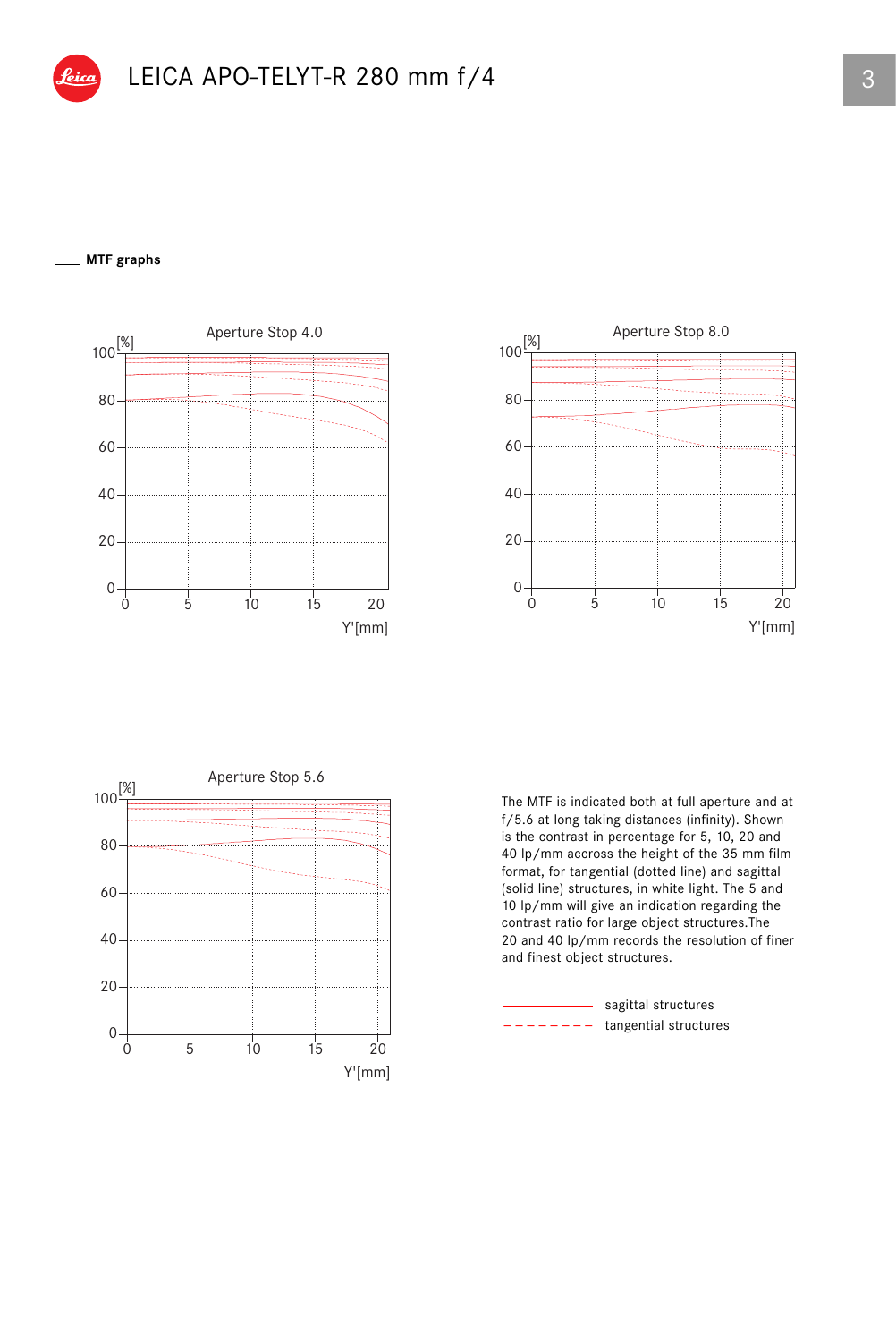## **Distortion**



Effective Distortion



**Vignetting**



Distortion is the deviation of the real image height (in the picture) from the ideal image height. The relative distortion is the percentage deviation. The ideal image height results from the object height and the magnification. The image height of 21.6mm is the radial distance between the edge and the middle of the image field for the format 24mm x 36mm. The graph of the effective distortion illustrates the appearance of straight horizontal and vertical lines in the picture.

Vignetting is a continous decrease of the illumination to the edges of the image field. The graph shows the percentage lost of illumination over the image height. 100% means no vignetting.

tangential structures sagittal structures  $- - -$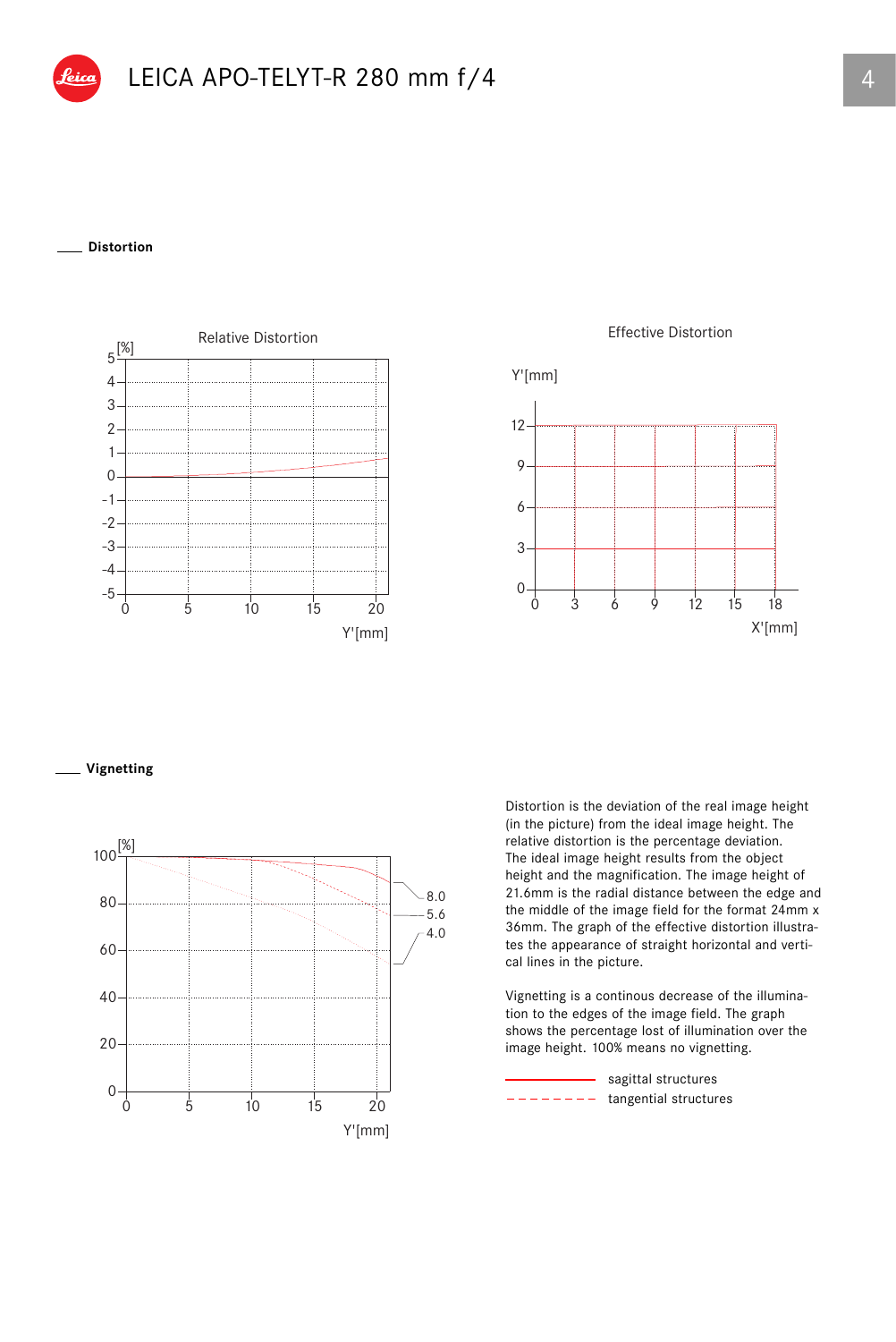

## \_ Depth of field table

|                                                  |              | Magnification<br>Aperture Stop |                  |                    |                  |                  |                  |            |  |
|--------------------------------------------------|--------------|--------------------------------|------------------|--------------------|------------------|------------------|------------------|------------|--|
|                                                  |              | 4,0                            | 5,6              | 8                  | 11               | 16               | 22               |            |  |
| $\overline{\epsilon}$<br>etting<br>Ō<br>Distance | 1,7          | 1,694 - 1,706                  | $1,693 - 1,707$  | $1,690 - 1,710$    | $1,686 - 1,714$  | $1,680 - 1,721$  | $1,672 - 1,729$  | 1/4,75     |  |
|                                                  | 2            | 1,993 - 2,008                  | $1,990 - 2,010$  | $1,986 - 2,014$    | $1,981 - 2,019$  | $1,973 - 2,028$  | $1,962 - 2,039$  | 1/5,81     |  |
|                                                  | 2,5          | $2,489 - 2,511$                | $2,485 - 2,515$  | $2,479 - 2,521$    | $2,471 - 2,530$  | $2,458 - 2,543$  | $2,443 - 2,560$  | 1/7,57     |  |
|                                                  | 3            | $2,984 - 3,016$                | $2,979 - 3,021$  | $2,970 - 3,031$    | $2,959 - 3,042$  | $2,941 - 3,062$  | $2,919 - 3,086$  | 1/9,33     |  |
|                                                  | 3,5          | $3,479 - 3,521$                | $3,472 - 3,529$  | $3,460 - 3,541$    | $3,445 - 3,557$  | $3,420 - 3,584$  | $3,391 - 3,616$  | 1/11,1     |  |
|                                                  | 4            | $3,973 - 4,028$                | $3,963 - 4,038$  | $3,947 - 4,054$    | $3,928 - 4,075$  | $3,896 - 4,109$  | $3,859 - 4,152$  | 1/12,9     |  |
|                                                  | 4,5          | $4,466 - 4,535$                | $4,453 - 4,547$  | $4,434 - 4,568$    | $4.409 - 4.594$  | $4,370 - 4,638$  | $4,323 - 4,692$  | 1/14,6     |  |
|                                                  | 5            | $4,958 - 5,043$                | $4,943 - 5,059$  | $4,919 - 5,084$    | $4,889 - 5,116$  | $4,840 - 5,171$  | $4,782 - 5,238$  | 1/16,4     |  |
|                                                  | <sup>6</sup> | $5,940 - 6,061$                | $5,918 - 6,084$  | $5,883 - 6,121$    | $5,841 - 6,168$  | $5,771 - 6,247$  | $5,690 - 6,345$  | 1/19,9     |  |
|                                                  | 8            | 7,894 - 8,109                  | $7,855 - 8,150$  | 7,795 - 8,216      | $7.720 - 8.300$  | $7.600 - 8.445$  | $7,460 - 8,624$  | 1/27,0     |  |
|                                                  | 10           | $9,836 - 10,17$                | $9,775 - 10,24$  | $9,682 - 10,34$    | $9,567 - 10,47$  | $9,383 - 10,70$  | $9,171 - 10,99$  | 1/34,0     |  |
|                                                  | 12           | $11,77 - 12,24$                | $11,68 - 12,34$  | $11,54 - 12,49$    | $11,38 - 12,69$  | $11,12 - 13,03$  | $10,83 - 13,46$  | 1/41,0     |  |
|                                                  | 15           | 14,64 - 15,38                  | $14,50 - 15,54$  | $14,30 -$<br>15,78 | $14,05 - 16,09$  | $13,65 - 16,64$  | $13,21 - 17,35$  | 1/51,6     |  |
|                                                  | 20           | 19,36 - 20,68                  | $19,12 - 20,96$  | $18,77 - 21,40$    | $18,34 - 21,98$  | $17,68 - 23,02$  | $16,94 - 24,40$  | 1/69,2     |  |
|                                                  | 30           | $28,59 - 31,56$                | $28,07 - 32,22$  | $27,31 - 33,27$    | $26,42 - 34,69$  | $25,07 - 37,35$  | $23,61 - 41,12$  | 1/104      |  |
|                                                  | $\infty$     | $609,2 - \infty$               | $435,8 - \infty$ | $305,0 - \infty$   | $221,8 - \infty$ | $152,5 - \infty$ | $110,9 - \infty$ | $1/\infty$ |  |



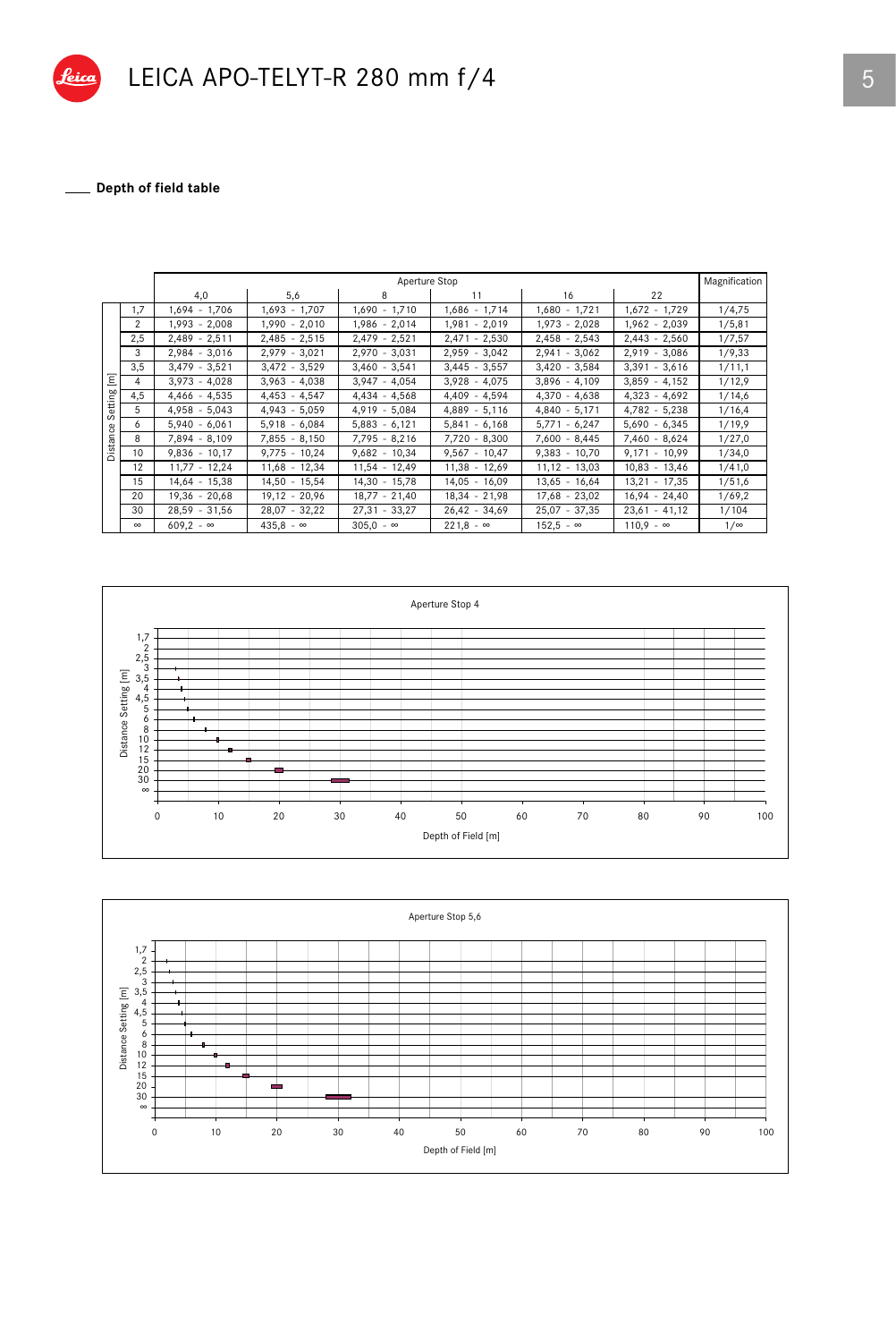